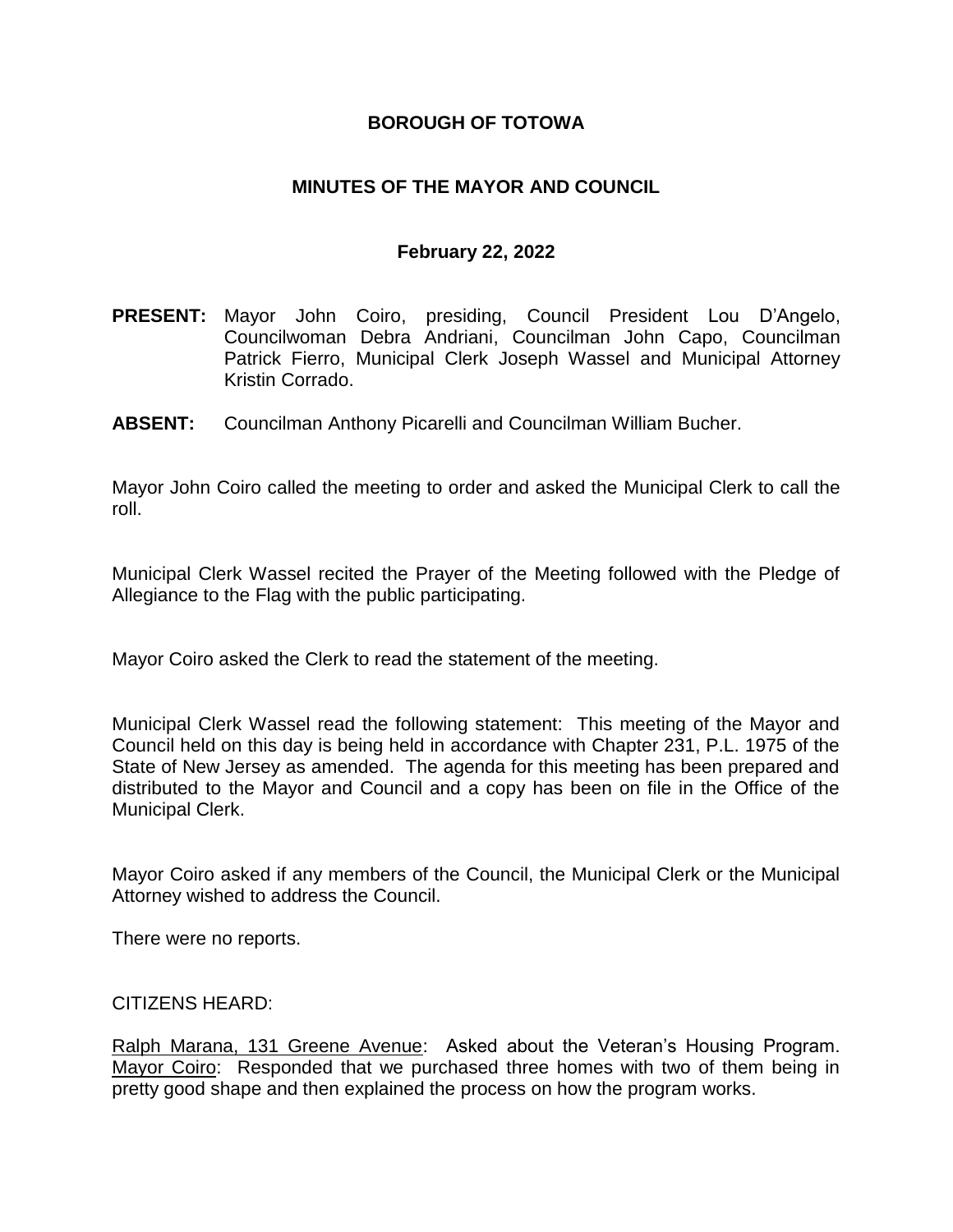There was a motion by Councilman D'Angelo, seconded by Councilwoman Andriani to approve the Minutes of the Mayor and Council for the meeting of February 8, 2022. On roll call vote, all members of the Council present voted in the affirmative.

### COMMITTEE ON FINANCE:

There was a motion by Councilman D'Angelo, seconded by Councilman Capo to approve Resolution No. 2022-05 for the payment of bills. On roll call vote, all members of the Council present voted in the affirmative.

There was a motion by Councilman D'Angelo, seconded by Councilman Capo to adopt the following resolution authorizing the Treasurer to issue refunds to various property owners due to overpayment of 1<sup>st</sup> Quarter 2022 taxes. On roll call vote, all members of the Council present voted in the affirmative.

#### RESOLUTION

WHEREAS, there has been an overpayment of 1st quarter 2022 taxes on the property listed below; and

WHEREAS, the taxpayer is entitled to a refund; and

WHEREAS, the chart sets forth the refund as follows:

| <b>Block Lot</b> |                 | <b>Property Owner</b>                          | Payable To:                                                             | Overpayment |
|------------------|-----------------|------------------------------------------------|-------------------------------------------------------------------------|-------------|
| 23               | 12 <sup>2</sup> | 111 Boyle Ave.<br><b>Tina Gallipoli</b>        | Corelogic<br>PO Box 9202<br>Coppell, TX 75019-9760                      | \$1,715.26  |
| 112              | 60              | 225 Grant Ave.<br>Yarah Mejia & Eddie<br>Olivo | Corelogic<br>Attn:Refund Dept.<br>PO Box 9202<br>Coppell, TX 75019-9760 | \$1,814.25  |
| 139              | 21              | 54 Frances St.<br>Jwel Khalique &<br>A Shrmin  | Corelogic<br>Attn:Refund Dept.<br>PO Box 9202<br>Coppell, TX 75019-9760 | \$1,000.00  |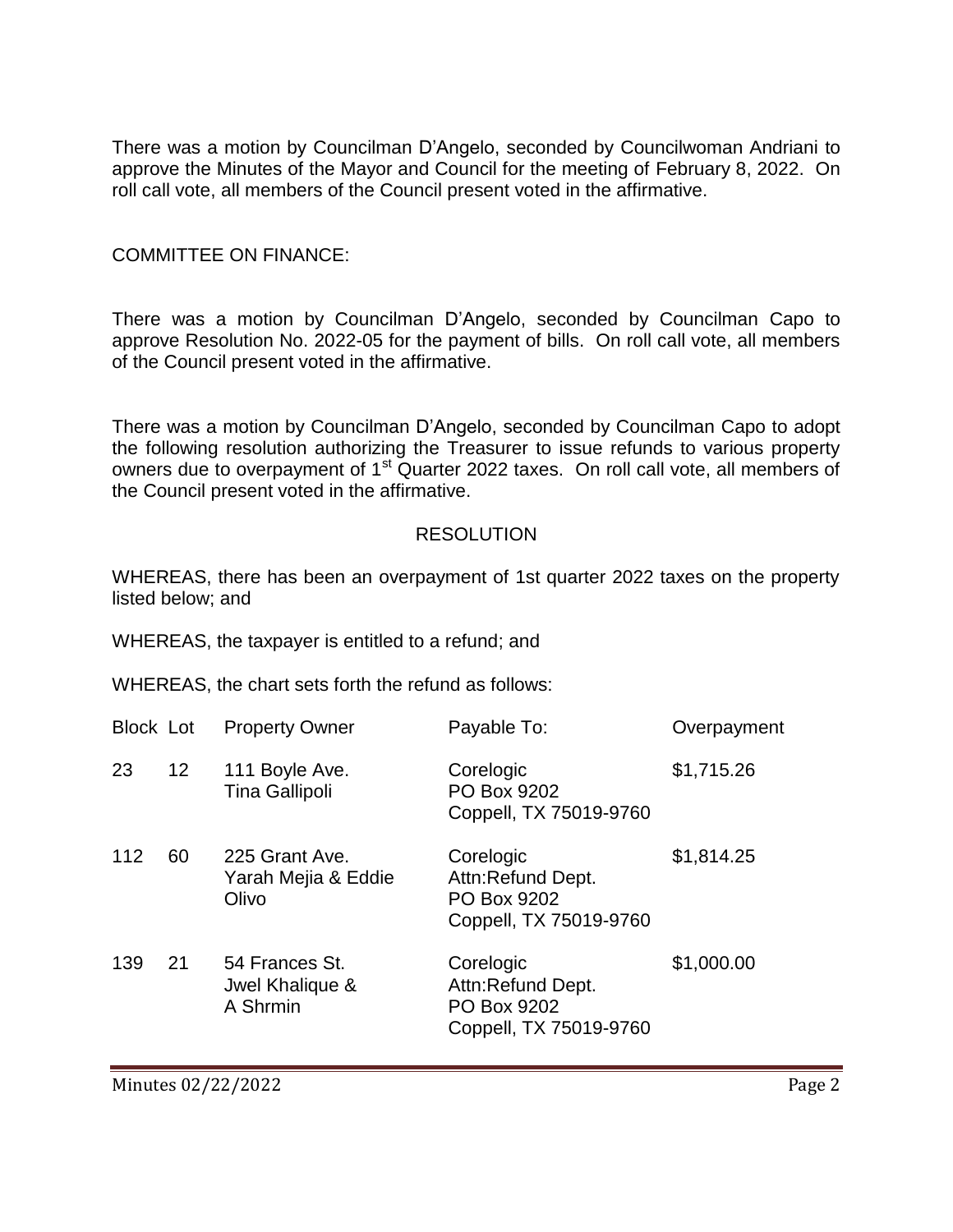NOW, THEREFORE, BE IT RESOLVED, that the overpayment shall be refunded to the taxpayer, as stated above, and the Treasurer is authorized to issue separate checks for the refunds, which shall be paid to the stated property or taxing authority.

There was a motion by Councilman D'Angelo, seconded by Councilman Capo to adopt the following resolution to effectuate the redemption of Tax Sale Certificate Number 20- 00004 for 199 Union Boulevard, Block 41, Lot 1. On roll call vote, all members of the Council present voted in the affirmative.

# RESOLUTION

Tax Sale Certificate Number 20-00004 Block 41, Lot 1 Property: 199 Union Boulevard, Totowa, New Jersey 07512 Owner: Mike Falzon

WHEREAS, at the Municipal Tax Sale on October 21, 2021, a lien was sold on Block 41, Lot 1; and

WHEREAS, this lien known as Tax Sale Certificate Number 20-00004, was sold to MGRP TL Capital LLC for an 18% redemption fee and a premium of \$0.00; and

WHEREAS, Mike Falzon, the owner of the property, has effected redemption of Tax Sale Certificate Number 20-00004 in the amount of \$11,079.53 as of February 22, 2022.

NOW, THEREFORE, BE IT RESOLVED, that the Mayor and Council of the Borough of Totowa do hereby authorize the Treasurer to issue a check in the amount of \$11,079.53 payable to MGRP TL Capital LLC for the redemption of Tax Sale Certificate Number 20- 00004.

There was a motion by Councilman D'Angelo, seconded by Councilman Capo to adopt the following Resolution Authorizing The Purchase And Delivery Of One New Postage Mailing Machine. On roll call vote, all members of the Council present voted in the affirmative.

RESOLUTION NO. 31-2022

### RESOLUTION AUTHORIZING THE PURCHASE AND DELIVERY OF ONE NEW POSTAGE MAILING MACHINE

Minutes 02/22/2022 **Page 3**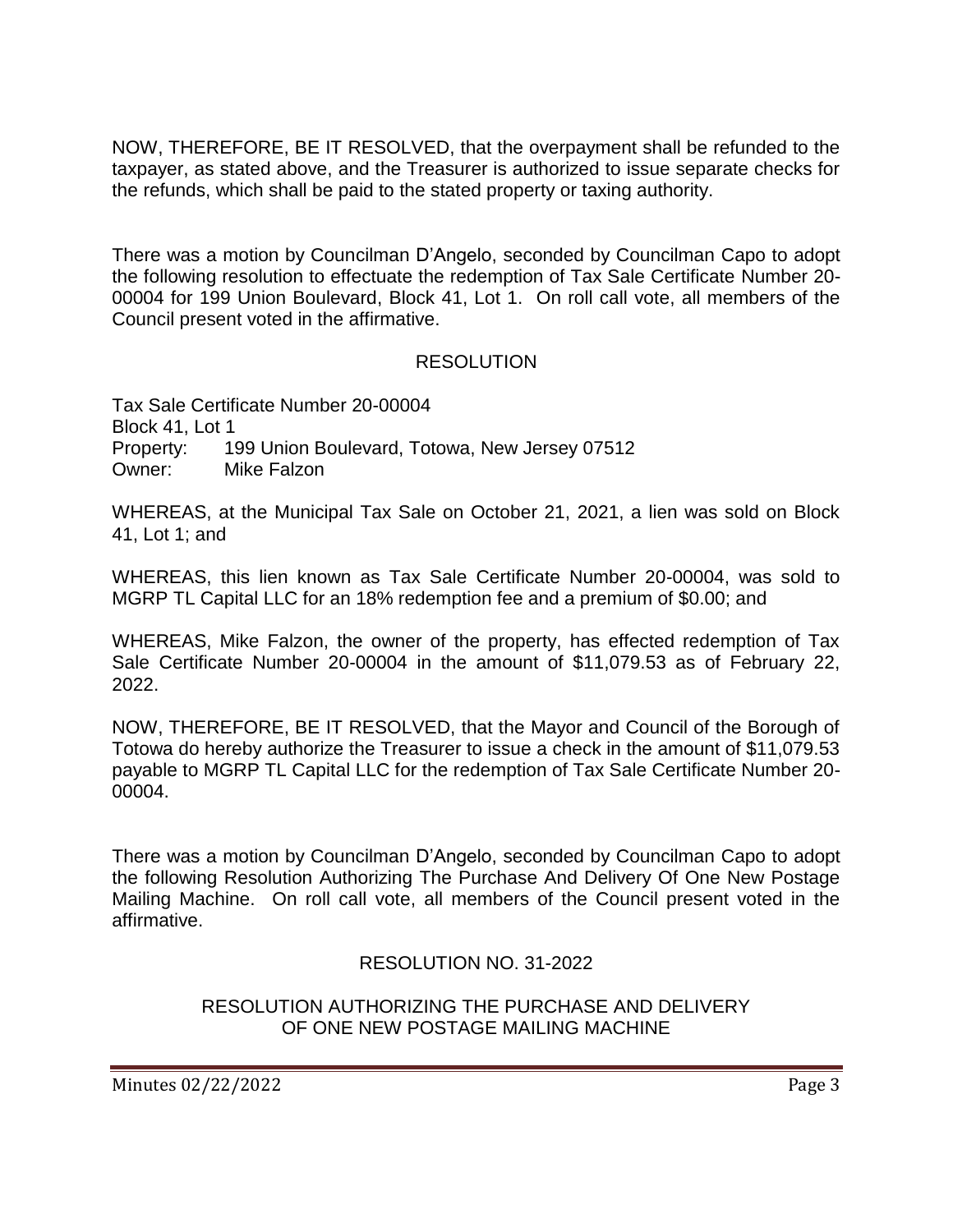WHEREAS, the Borough of Totowa is in need of a new postage mailing machine that will be used by various municipal departments including the Borough of Totowa Municipal Clerk's Office, Tax Office, Health Department, Building Department, Court, Department of Public Works and Community Center; and

WHEREAS, the Mayor and Council of the Borough of Totowa have determined that there is a need for this equipment to be used by the various municipal departments; and

WHEREAS, the Mayor and Council of the Borough of Totowa desire to authorize the purchase of this new postage mailing machine; and

WHEREAS, State of New Jersey Contract No. 16-X-24117-T-0200 has been awarded to Pitney Bowes, 27 Waterview Drive, Shelton, Connecticut 06484 for mailroom equipment and maintenance; and

WHEREAS, Pitney Bowes has submitted a proposal for the purchase and delivery of a new SenPro Auto-Postage Machine in the amount of \$3,121.08, a copy of which is on file in the office of the Borough of Totowa Municipal Clerk; and

WHEREAS, the proposal includes the purchase and delivery of the new postage mailing machine as well as an equipment and software maintenance agreement; and

WHEREAS, pursuant to the applicable New Jersey State laws, the purchase and delivery of this equipment may be authorized without public bidding.

NOW, THEREFORE, BE IT RESOLVED, that the Mayor and Council of the Borough of Totowa do hereby authorize the purchase and delivery of a SenPro Auto-Postage Machine from Pitney-Bowes in the amount of \$3,121.08.

BE IT FURTHER RESOLVED, that the Mayor and Municipal Council of the Borough of Totowa do hereby authorize the Municipal Clerk to execute any and all instruments relating thereto.

There was a motion by Councilman D'Angelo, seconded by Councilman Capo to authorize the Borough Attorney to prepare and the Borough Clerk to advertise for the RFP's for 2022 Professional Services for the Board of Health Attorney and the Affordable Housing Administrative Agent. On roll call vote, all members of the Council present voted in the affirmative.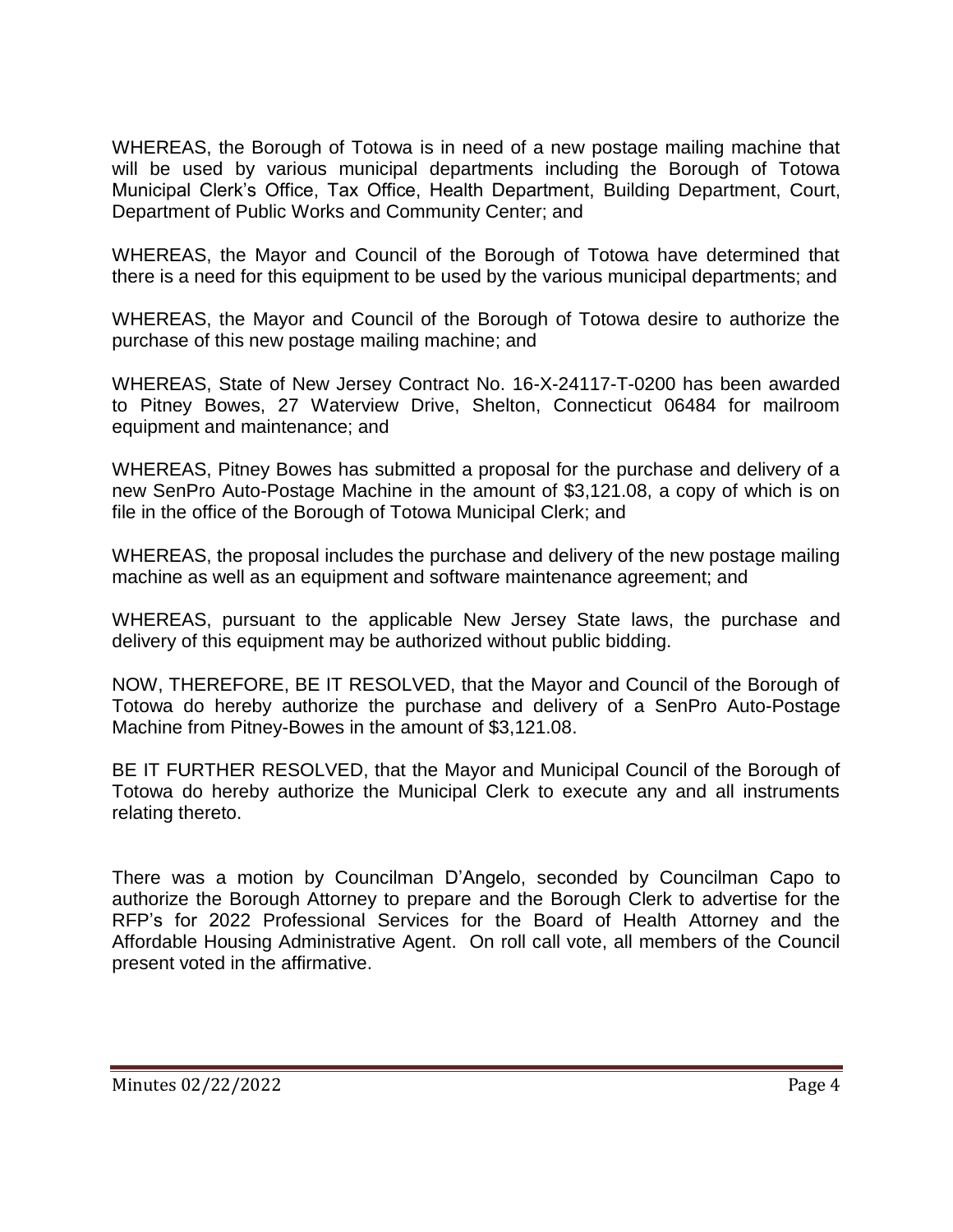COMMITTEE ON PUBLIC SAFETY:

There was a motion by Councilman D'Angelo, seconded by Councilman Capo to approve the firemen's application, the purchase of firemen's equipment and authorize a firemen's physical for Austin R. Romanelli and Christopher J. Paulison for Fire Rescue. On roll call vote, all members of the Council present voted in the affirmative.

COMMITTEE ON PUBLIC WORKS:

There was a motion by Councilman Fierro, seconded by Councilman D'Angelo to adopt the following Resolution Authorizing Professional Engineering Services For GIS Mapping Of Stormwater Outfalls. On roll call vote, all members of the Council present voted in the affirmative.

# RESOLUTION NO. 32-2022

### RESOLUTION AUTHORIZING PROFESSIONAL ENGINEERING SERVICES FOR GIS MAPPING OF STORMWATER OUTFALLS

WHEREAS, the Mayor and Council of the Borough of Totowa desire the development of Geographic Information Services ("GIS") mapping for the Borough of Totowa's stormwater outfalls; and

WHEREAS, more specifically, the Borough of Totowa is classified as a stormwater Tier A municipality and has an MS4 NJPDES stormwater permit from the New Jersey Department of Environmental Protection ("NJDEP"); and

WHEREAS, this permit requires Tier A municipalities to develop, update and maintain an outfall pipe map to catalogue all the Borough's stormwater outfalls; and

WHEREAS, the Mayor and Council of the Borough of Totowa desire to retain the services of a professional engineering firm to inventory all outfalls, survey the locations and prepare a GIS map for submission to the NJDEP; and

WHEREAS, Alaimo Group Consulting Engineers, 200 High Street, Mt. Holly, New Jersey 08060 has submitted a proposal dated February 17, 2022 to complete a topographic survey to determine the necessary elevations and surface features at the outfall as well as its coordinate location and develop GIS mapping for stormwater outfalls in an amount not to exceed \$24,800.00, a copy of which is on file in the office of the Borough of Totowa Municipal Clerk; and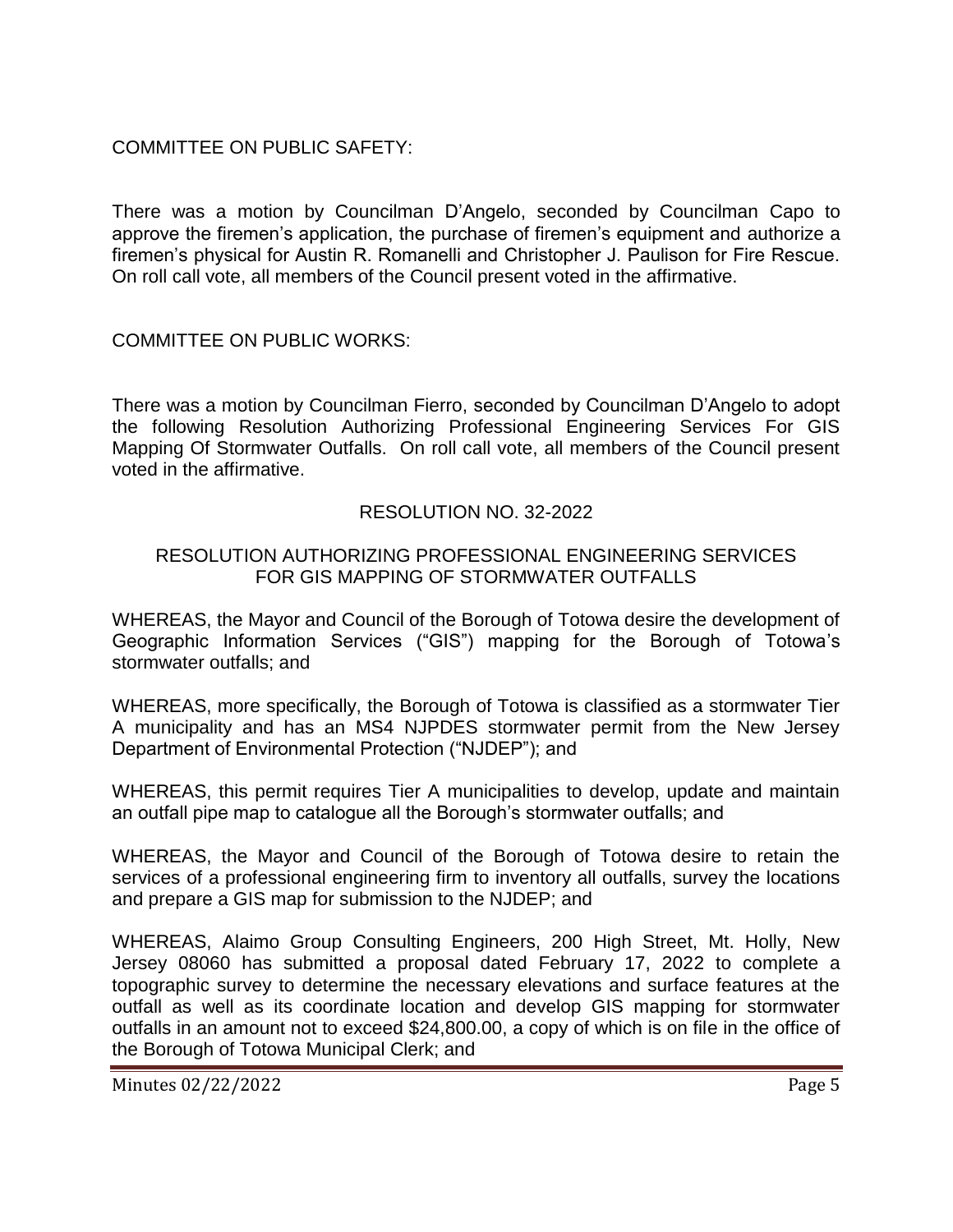WHEREAS, the Mayor and Council of the Borough of Totowa on February 22, 2022 did examine the proposal submitted by Alaimo Group Consulting Engineers; and

WHEREAS, pursuant to the applicable New Jersey State laws, these professional services may be awarded without public bidding.

NOW, THEREFORE, BE IT RESOLVED, that the Mayor and Council of the Borough of Totowa do hereby accept the proposal submitted by Alaimo Group Consulting Engineers for professional engineering services to develop GIS mapping for the Borough of Totowa stormwater outfalls in the amount of \$24,800.00.

BE IT FURTHER RESOLVED, that the Mayor and Council of the Borough of Totowa do hereby authorize Alaimo Group Consulting Engineers to perform the professional services as set forth in their proposal.

BE IT FURTHER RESOLVED, that the Municipal Council of the Borough of Totowa does hereby authorize the Mayor, Municipal Clerk and Municipal Engineer to execute any and all necessary instruments relating thereto.

COMMITTEE ON ENGINEERING & PUBLIC PROPERTY:

A letter was received from Murph's Tavern inviting the Mayor and Council to attend their annual celebration in honor of St. Patrick's Day on Thursday, March 17, 2022 and requesting permission to have Rosengren Avenue closed from Totowa Road to Union Boulevard on Thursday, March 17, 2022 from 12:00 p.m. to 2:00 a.m. There was a motion by Councilman Capo, seconded by Councilwoman Andriani to approve the request. On roll call vote, all members of the Council present voted in the affirmative.

# STREET CLOSING AUTHORIZED BY THE MAYOR

Under the authority vested in me as Mayor of the Borough of Totowa, County of Passaic, State of New Jersey, by virtue of N.J.S.A. 40:67-16.9 and the Code of the Borough of Totowa Chapter No. 398-42, I, Mayor John Coiro, do hereby order and direct that Rosengren Avenue between Totowa Road and Union Boulevard be closed to vehicular traffic from 12:00 p.m. to 2:00 a.m. on Thursday, March 17, 2022. I further direct that proper signs and barriers be erected at the intersections of Rosengren Avenue and Totowa Road and Rosengren Avenue and Union Boulevard and that the Totowa Police Department control and regulate, as well as enforce, this regulation.

Minutes 02/22/2022 **Page 6**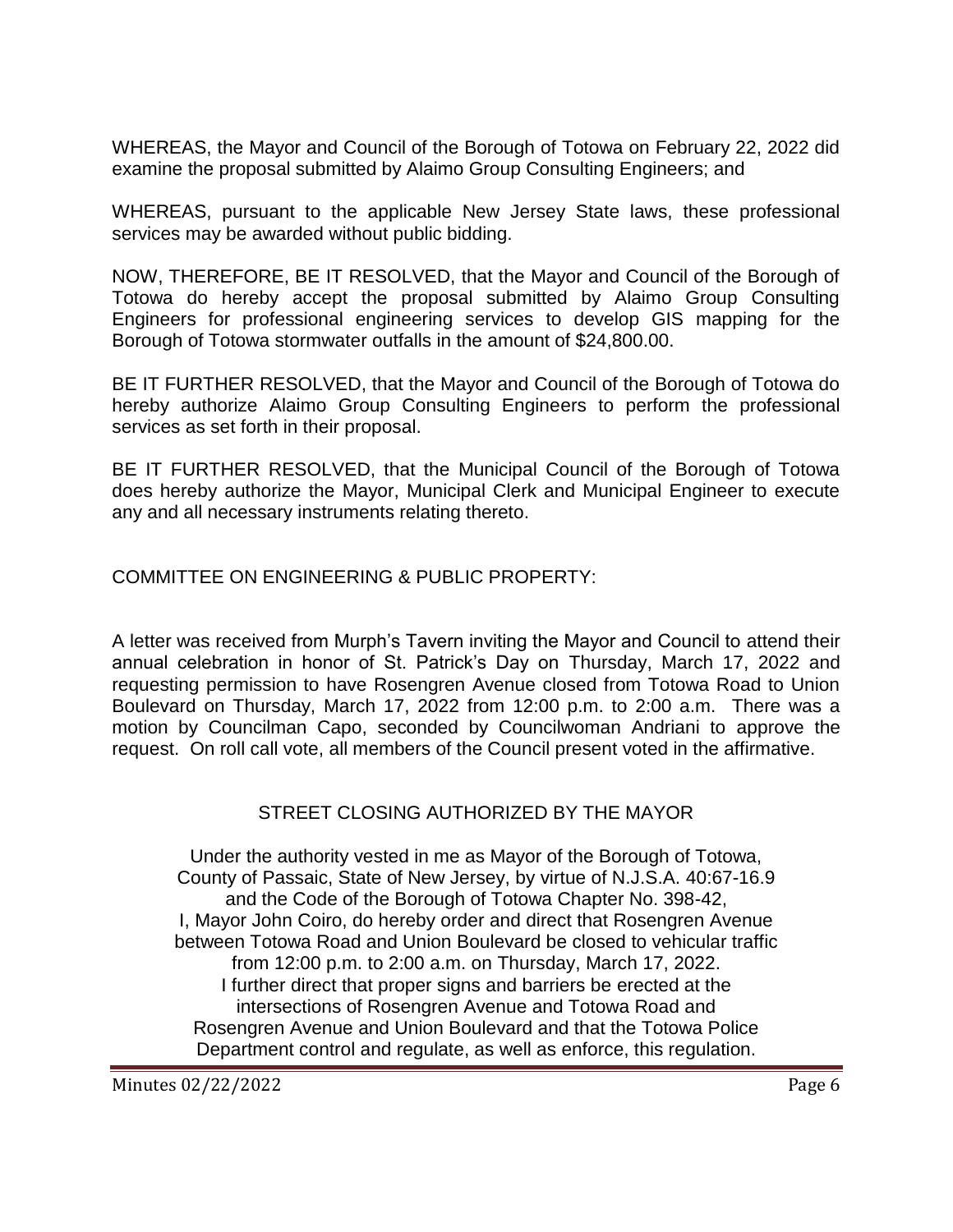There was a motion by Councilman Capo, seconded by Councilwoman Andriani to adopt the following Resolution Authorizing The Removal And Replacement Of The Electrical Service At The Lackawanna Sewer Pump Station. On roll call vote, all members of the Council present voted in the affirmative.

### RESOLUTION NO. 33-2022

#### RESOLUTION AUTHORIZING THE REMOVAL AND REPLACEMENT OF THE ELECTRICAL SERVICE AT THE LACKAWANNA SEWER PUMP STATION

WHEREAS, the Superintendent of the Borough of Totowa Department of Public Works ("DPW") has advised the Mayor and Council of the Borough of Totowa that the electrical service at the Lackawanna Sewer Pump Station is no longer working satisfactorily and needs to be replaced; and

WHEREAS, the necessary repairs at the Lackawanna Sewer Pump Station include removing and disconnecting the underground service and installing a new overhead service; and

WHEREAS, the Borough of Totowa DPW Superintendent solicited proposals from licensed professional electrical contractors for the necessary electrical repairs at the Pump Station; and

WHEREAS, K. Hanrahan Enterprises, Inc., 20-21 Wagaraw Road, Bldg. 36, Fair Lawn, New Jersey 07410 has submitted a proposal dated February 16, 2022 for the removal and replacement of the electrical service at the Lackawanna Sewer Pump Station in the amount of \$14,977.81, a copy of which is on file on the office of the Borough of Totowa Municipal Clerk; and

WHEREAS, the Mayor and Council of the Borough of Totowa desire to authorize these necessary repairs for the Lackawanna Sewer Pump Station for the general health, safety and well-being of the residents of the Borough of Totowa; and

WHEREAS, pursuant to Local Public Contracts Law, the removal and replacement of the electrical service may be authorized by the Borough of Totowa without public bidding.

NOW, THEREFORE, BE IT RESOLVED, that the Mayor and Council of the Borough of Totowa do hereby accept the proposal submitted by K. Hanrahan Enterprises, Inc. for the removal and replacement of the electrical service at the Lackawanna Sewer Pump Station in the amount of \$14,977.81.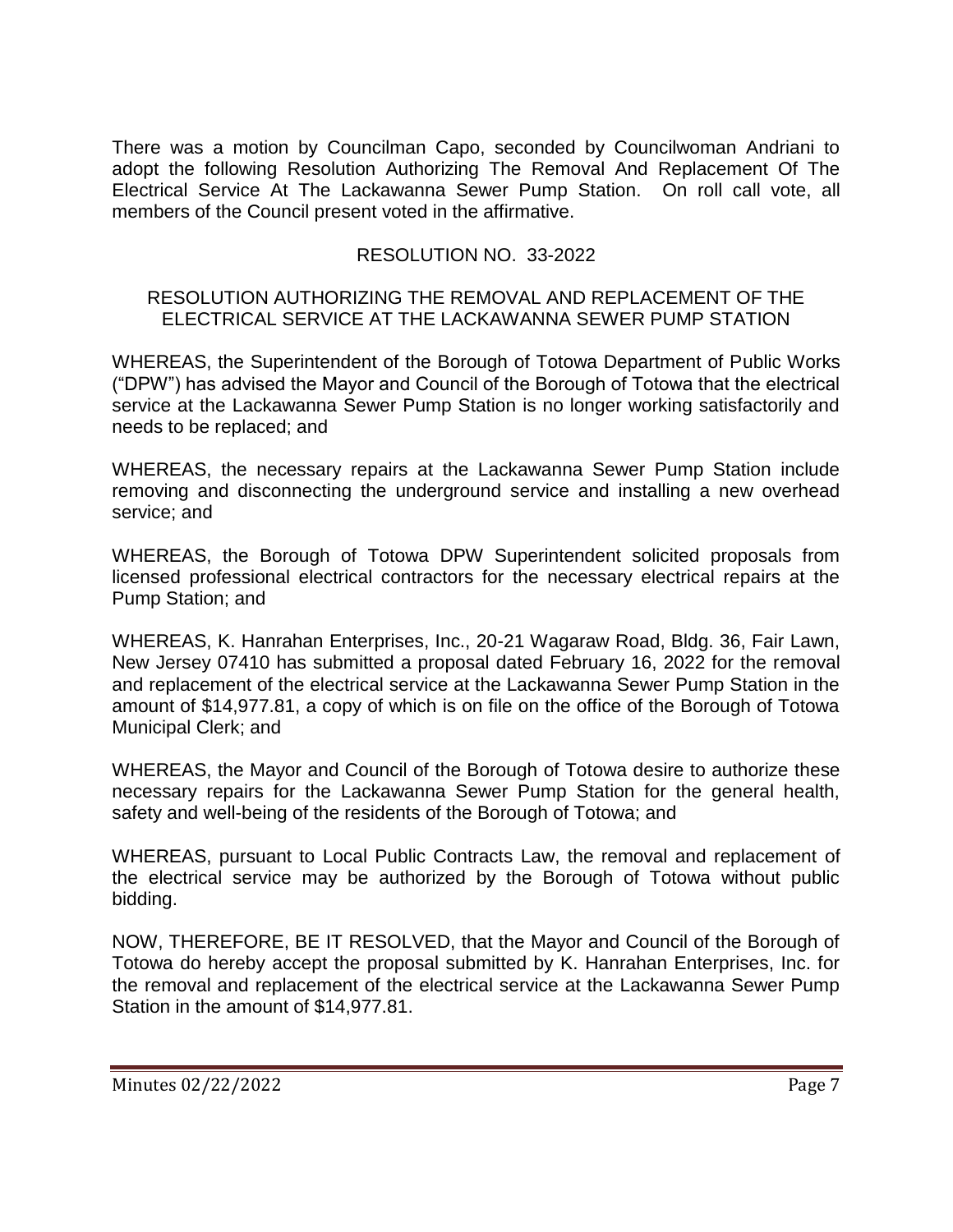BE IT FURTHER RESOLVED, that the Mayor and Council of the Borough of Totowa do hereby authorize K. Hanrahan Enterprises, Inc. to provide the labor and materials for the removal and replacement of the electrical service at the Lackawanna Sewer Pump Station as set forth in their proposal.

A letter was received from the Passaic Valley Sewerage Commission along with a check in the amount of \$14,656.13 for the Municipal Rebate Incentive Program. There was a motion by Councilman Capo, seconded by Councilwoman Andriani to accept the funds. On roll call vote, all members of the Council present voted in the affirmative.

# COMMITTEE ON LIAISON & INSPECTION:

There was a motion by Councilwoman Andriani, seconded by Councilman Fierro to adopt the following Resolution Authorizing The Borough Of Totowa To Enter Into A Developer's Agreement With Manzo Doren Organization Of Totowa, LLC, A/K/A Manzo-Doren Organization Of Totowa, LLC. On roll call vote, all members of the Council present voted in the affirmative.

# RESOLUTION NO. 34-2022

### RESOLUTION AUTHORIZING THE BOROUGH OF TOTOWA TO ENTER INTO A DEVELOPER'S AGREEMENT WITH MANZO DOREN ORGANIZATION OF TOTOWA, LLC, A/K/A MANZO-DOREN ORGANIZATION OF TOTOWA, LLC

WHEREAS, Manzo Doren Organization of Totowa, LLC, a/k/a Manzo-Doren Organization of Totowa, LLC (hereinafter "Manzo-Doren Organization") is the owner of real property set forth and designated as Block 171, Lots 2.01, 19, 20, 21 and 22 on the official Tax and Assessment Map of the Borough of Totowa and commonly known as 809-813 North Riverview Drive and 423, 429 and 441 Minnisink Road, Totowa, New Jersey 07512; and

WHEREAS, the property is approximately 2.72 acres in area and is located in the B-2 Local Business Zone District; and

WHEREAS, the Manzo-Doren Organization filed an application with the Borough of Totowa Zoning Board of Adjustment for various land use approvals, preliminary major subdivision approval, preliminary major site plan approval, final major subdivision approval and final major site plan approval for the North Riverview Drive/Minnisink Road property; and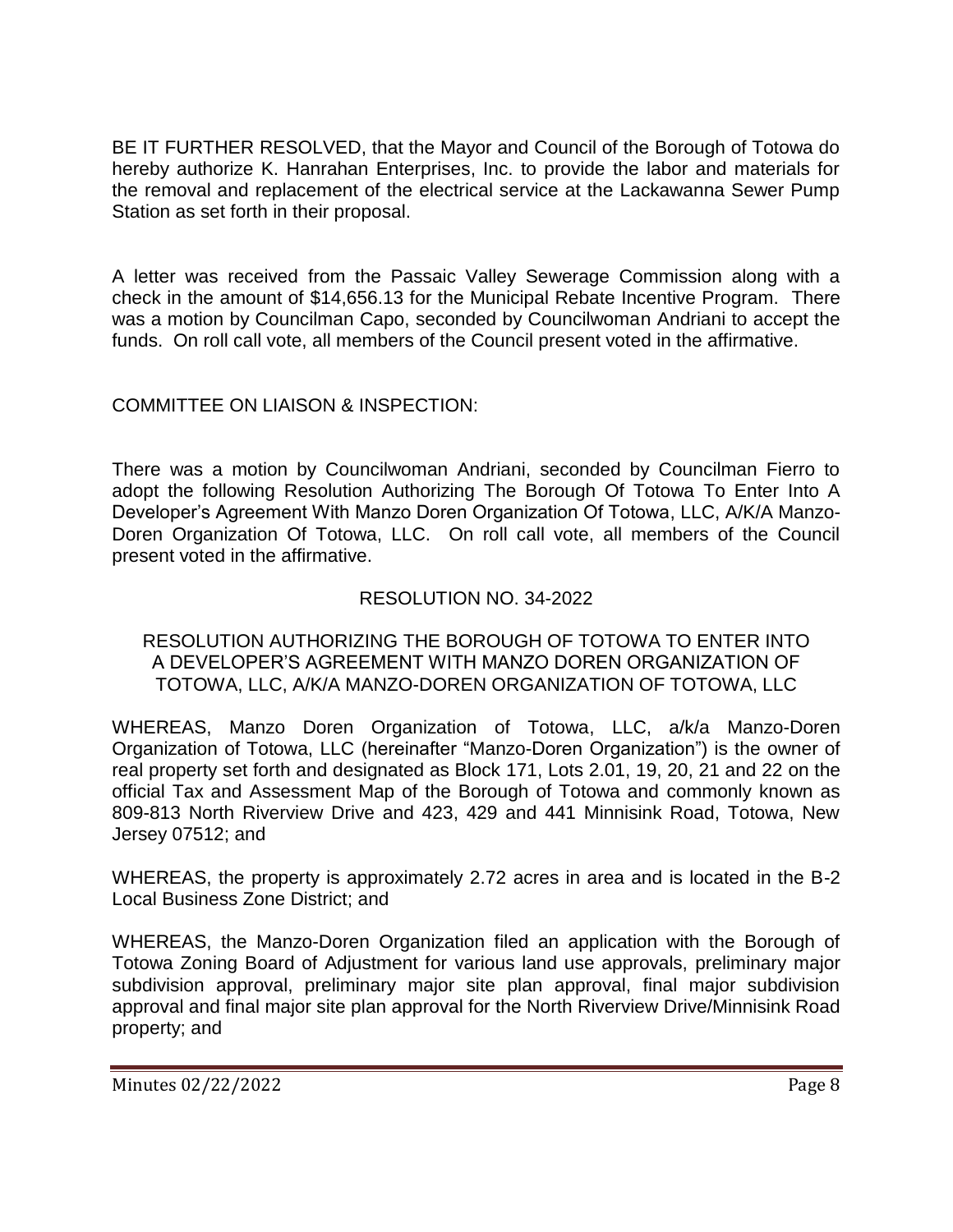WHEREAS, the Borough of Totowa Zoning Board of Adjustment at its public meetings held on September 23, 2020, October 21, 2020 and November 19, 2020 granted the preliminary and final site plan approval for the application filed by Manzo-Doren Organization for the North Riverview Drive/Minnisink Road property, subject to certain conditions and restrictions; and

WHEREAS, the Borough of Totowa Zoning Board of Adjustment approved the application on November 19, 2020 and memorialized its decision in a Resolution adopted by the Zoning Board on March 10, 2021; and

WHEREAS, one of the conditions of the approval granted by the Borough of Totowa Zoning Board of Adjustment was the requirement that the Manzo-Doren Organization enter into a Developer's Agreement with the Borough of Totowa; and

WHEREAS, by Resolution No. 28-2022 dated December January 25, 2022, the Mayor and Council of the Borough of Totowa authorized the Municipal Attorney to prepare the Developer's Agreement between the Borough of Totowa and the Manzo-Doren Organization.

NOW, THEREFORE, BE IT RESOLVED, that the Mayor and Council of the Borough of Totowa do hereby authorize the Borough of Totowa to enter into a Developer's Agreement between the Borough of Totowa and Manzo-Doren Organization.

BE IT FURTHER RESOLVED, that the Municipal Council of the Borough of Totowa does hereby authorize the Mayor and Municipal Clerk to execute any and all necessary instruments relating thereto.

COMMITTEE ON LEGISLATION & ORDINANCES:

There was a motion by Councilman Fierro, seconded by Councilwoman Andriani to adopt the following Resolution Urging The Swift Passage Of S-330 Which Restores Energy Tax Receipts. On roll call vote, all members of the Council present voted in the affirmative.

# RESOLUTION NO. 35-2022

# RESOLUTION URGING THE SWIFT PASSAGE OF S-330 WHICH RESTORES ENERGY TAX RECEIPTS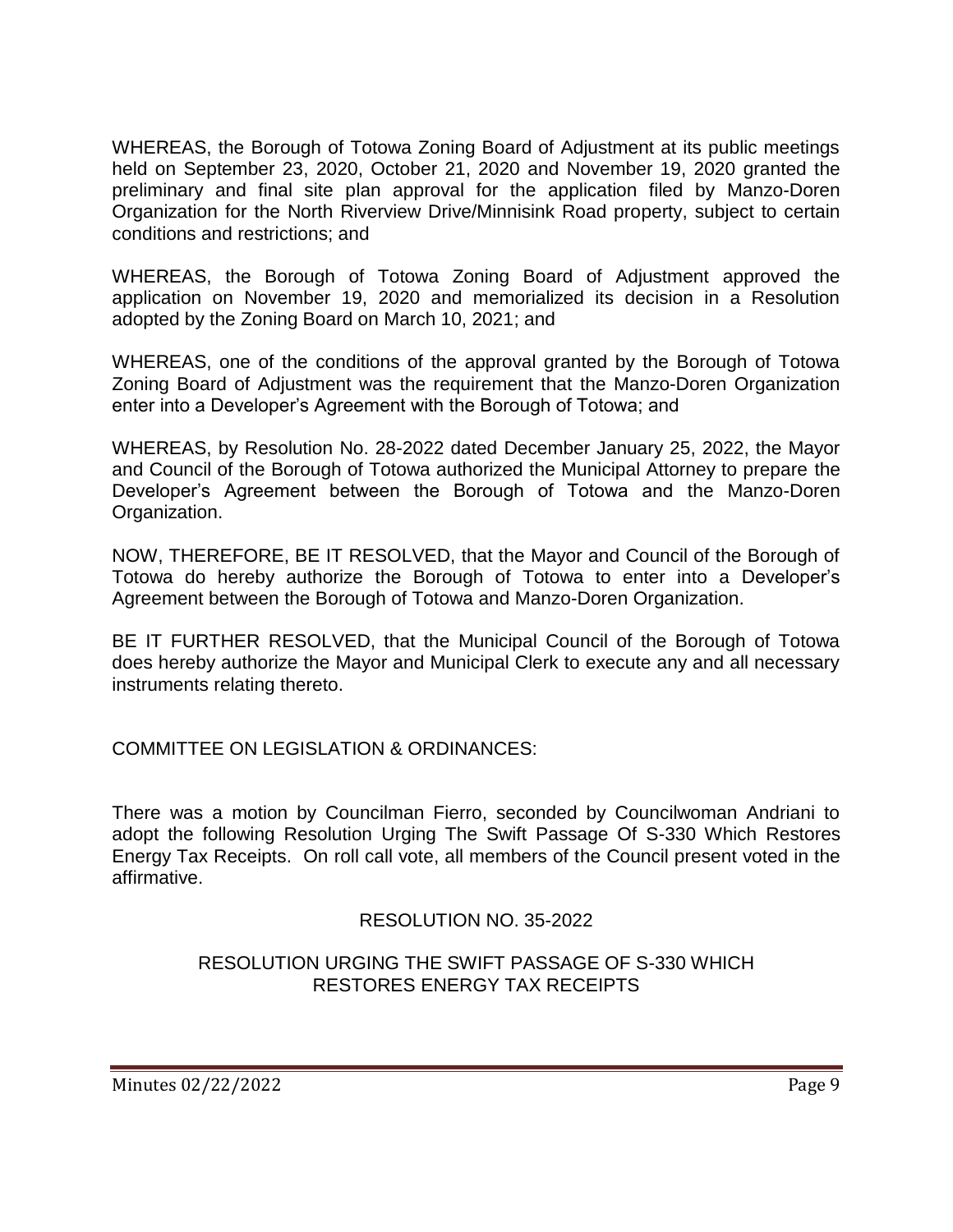WHEREAS, taxes on gas and electric utilities were originally collected by the host municipalities to be used for local purposes and to compensate the public for the use of their rights of way; and

WHEREAS, when the State made itself the collection agent for these taxes, it promised to dedicate the proceeds to municipal property tax relief; since, just as municipalities collect property taxes for the benefit of school districts, counties, and other entities, the State is supposed to collect Energy Taxes for the benefit of municipal governments; and

WHEREAS, for years, though, State budget makers have diverted funding from Energy Taxes to fund State programs; and instead of being spent on local programs and services and used to offset property taxes, the money has been spent as successive Legislatures and Administrations have seen fit; and

WHEREAS, the diversion of dedicated energy tax receipts to the State's General Fund further jeopardizes this critical property tax relief funding in future years; and

WHEREAS, by reducing Consolidated Municipal Property Tax Relief Act (CMPTRA), which is also comprised of revenues that should be returned to municipalities, State Budget makers have been able to continue collecting Energy Taxes, while keeping additional revenue that should have been returned to provide property tax relief; and

WHEREAS, the cumulative impact of years of underfunding has left many municipalities with serious needs and burdensome property taxes; and

WHEREAS, local elected officials are in the best position to decide the best use of these resources, which were always intended to fund local programs and services; and

WHEREAS, Senator Singleton and Senate President Scutari have introduced legislation (S-330) that will restore, over a five-year period, Energy Tax Receipts to municipalities.

NOW, THEREFORE, BE IT RESOLVED, that the Governing Body of the Borough of Totowa, in the County of Passaic urges the Legislature to swiftly pass this legislation and Governor Murphy sign the legislation prior to passage of the FY2023 State budget.

BE IT FURTHER RESOLVED, that a copy of this Resolution is forwarded to Senator Kristin Corrado, Assemblyman Kevin Rooney, Assemblyman Christopher DePhillips, Senate President Scutari, Assembly Speaker Coughlin, Governor Murphy, and the League of Municipalities.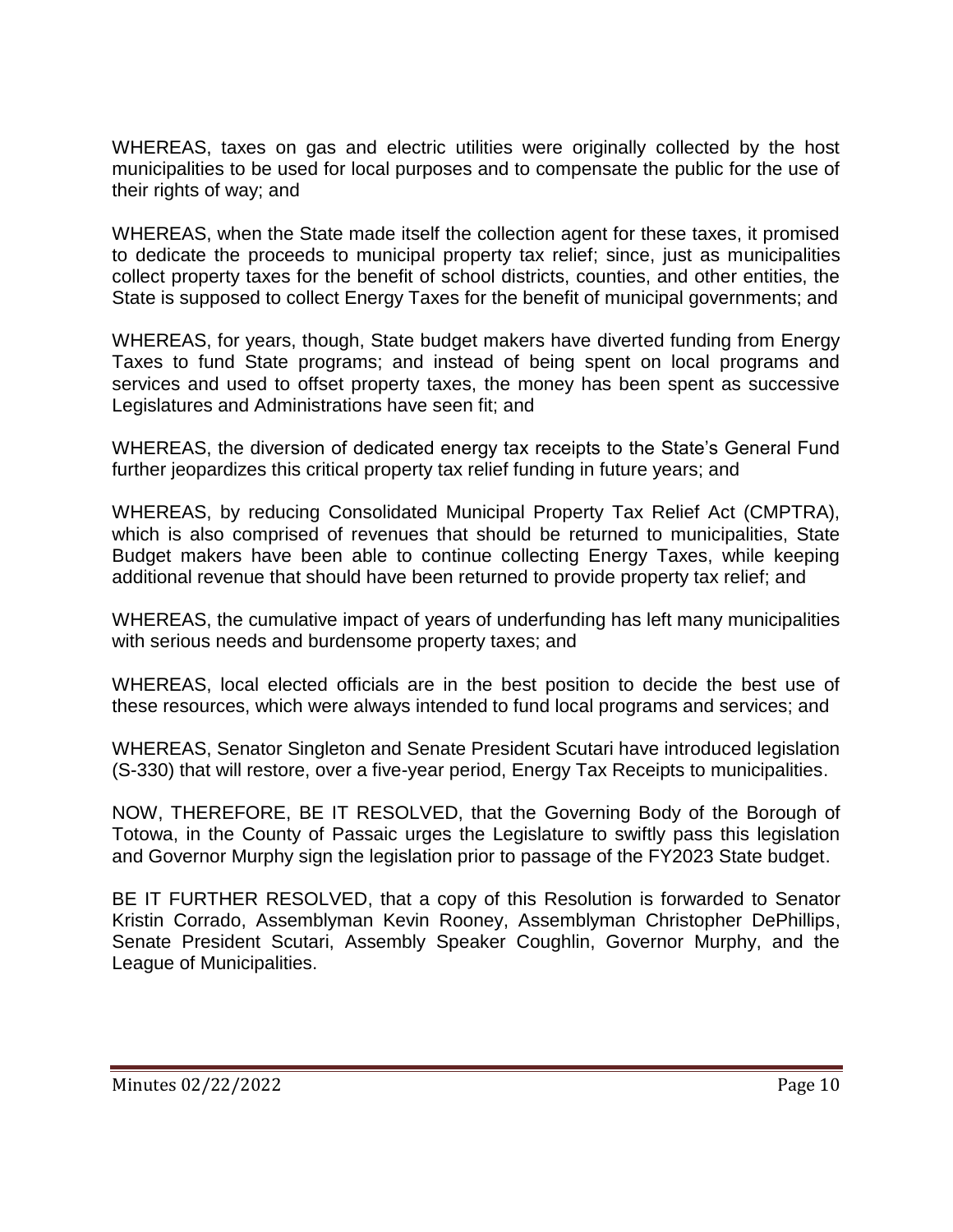There was a motion by Councilwoman Andriani, seconded by Councilman D'Angelo to approve the Application For Extension of Premises Permit from the State Of New Jersey Division Of Alcoholic Beverage Control for Anthony Murphy, Inc. on Friday, March 11, 2022, Saturday, March 12, 2022 and Sunday, March 13, 2022. On roll call vote, all members of the Council present voted in the affirmative. Councilman Fierro abstained from the voting.

There was a motion by Councilwoman Andriani, seconded by Councilman D'Angelo to approve the Application For Extension of Premises Permit from the State Of New Jersey Division Of Alcoholic Beverage Control for Anthony Murphy, Inc. on Thursday, March 17, 2022 and Friday, March 18, 2022. On roll call vote, all members of the Council present voted in the affirmative. Councilman Fierro abstained from the voting.

There was a motion by Councilman Fierro, seconded by Councilwoman Andriani to approve the Application For Social Affair Permit from the State Of New Jersey Division Of Alcoholic Beverage Control for the Passaic Valley Elks BPOE #2111 to be held on March 26, 2022 from 1:00 p.m.  $-$  11:00 p.m. On roll call vote, all members of the Council present voted in the affirmative.

There was a motion by Councilman Fierro, seconded by Councilwoman Andriani to approve Raffle License Application No. 2255 for St. James Church for an Off-Premise 50/50 to be held on May 1, 2022. On roll call vote, all members of the Council present voted in the affirmative.

There was a motion by Councilman Fierro, seconded by Councilwoman Andriani to approve Raffle License Application No. 2256 for the Little Falls Education Foundation for a Casino Night to be held on March 25, 2022 at The Barnyard & Carriage House. On roll call vote, all members of the Council present voted in the affirmative.

There was a motion by Councilman Fierro, seconded by Councilwoman Andriani to approve Raffle License Application Nos. 2257 & 2258 for the Passaic Valley Elks BPOE #2111 for a Tricky Tray and On-Premise 50/50 to be held on March 26, 2022. On roll call vote, all members of the Council present voted in the affirmative.